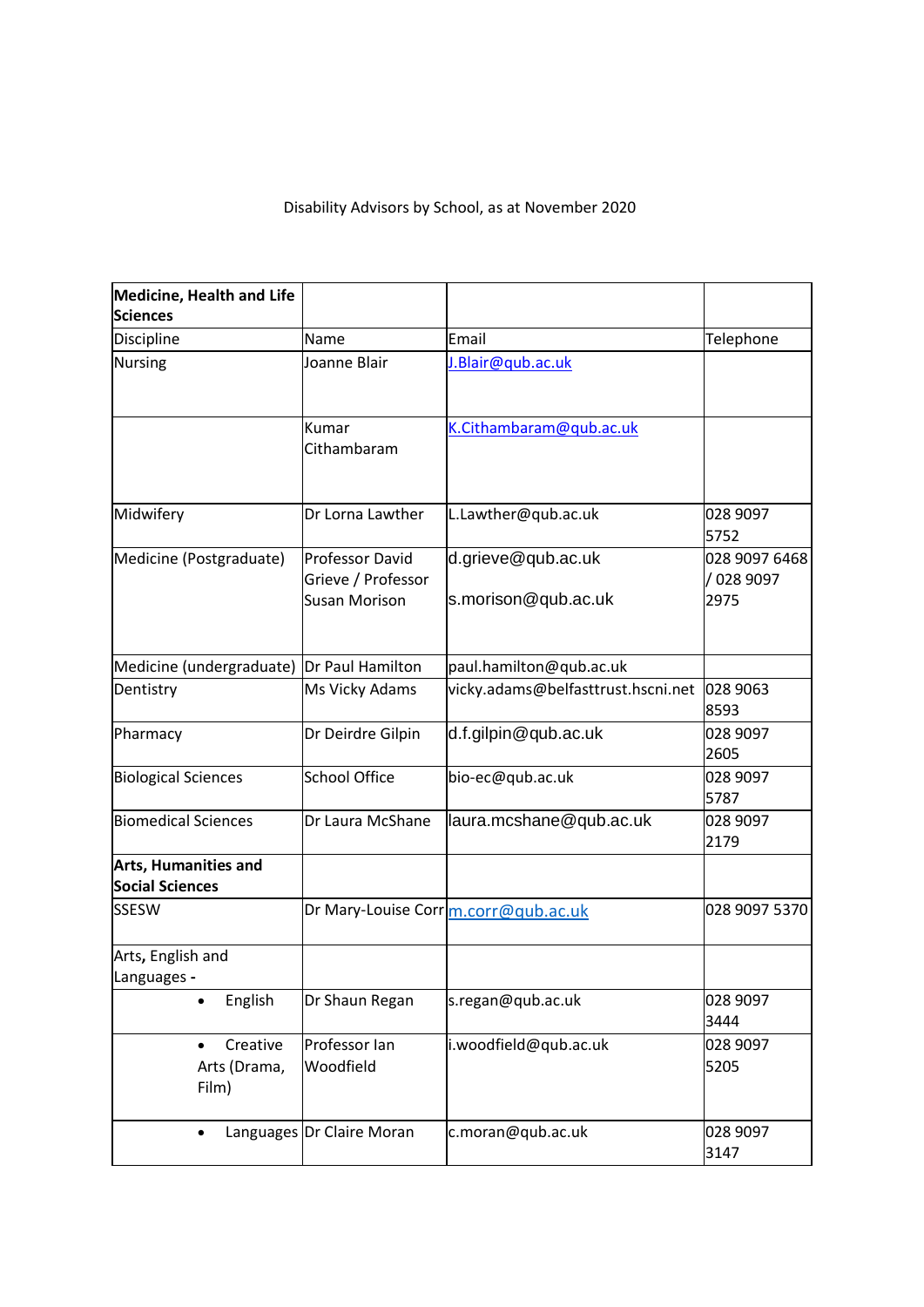| Theology                                           | Dr Karen Winter                          | k.winter@qub.ac.uk      | 028 9097<br>3917 |
|----------------------------------------------------|------------------------------------------|-------------------------|------------------|
| Law                                                | Dr Amanda Kramer                         | A.L.Kramer@qub.ac.uk    |                  |
| <b>IPLS</b>                                        | Aine Maxwell                             | a.maxwell@qub.ac.uk     | 028 9097<br>4456 |
| Queen's Management<br>School                       | Dr Alan Fernihough                       | a.fernihough@qub.ac.uk  | 028 9097<br>5452 |
| <b>School of Education</b>                         | Dr Pamela Cowan                          | p.cowan@qub.ac.uk       | 028 9097<br>5931 |
|                                                    | <b>Professor Tess</b><br><b>Maginess</b> | t.maginess@qub.ac.uk    | 028 9097<br>2512 |
| <b>HAPP</b>                                        |                                          |                         |                  |
| <b>History and Anthropology</b>                    | Dr. Nik Ribianszky                       | n.ribianszky@qub.ac.uk  | 028 9097 5030    |
| Philosophy and Politics                            | Dr Laura Pfuntner                        | l.pfuntner@qub.ac.uk    | 028 9097<br>3279 |
| <b>Engineering and Physical</b><br><b>Sciences</b> |                                          |                         |                  |
| Archaeology and<br>Palaeoecology                   | Dr Eileen Murphy                         | eileen.murphy@qub.ac.uk | 028 9097<br>3979 |
| Architecture                                       | Dr Des Robinson                          | des.robinson@qub.ac.uk  | 028 9097<br>4025 |
| Civil Engineering                                  | Dr Des Robinson                          | des.robinson@qub.ac.uk  | 028 9097<br>4025 |
| Geography                                          | Dr Rory Flood                            | r.flood@qub.ac.uk       | 028 9097<br>3628 |
| Planning                                           | Dr Des Robinson                          | des.robinson@qub.ac.uk  | 028 9097<br>4025 |
| <b>School of Psychology</b>                        | Dr Tim Fosker                            | t.fosker@qub.ac.uk      | 028 9097<br>5576 |
| <b>School of Maths and</b><br>Physics              |                                          |                         |                  |
| Maths<br>$\bullet$                                 | Dr Gareth Tribello                       | g.tribello@qub.ac.uk    | 028 9097<br>1444 |
| Physics<br>$\bullet$                               | Dr Chris Watson                          | c.a.watson@qub.ac.uk    | 028 9097<br>1421 |
| <b>EEECS</b>                                       | Dr Pantelis<br>Sopasakis                 | p.sopasakis@qub.ac.uk   |                  |
| Chemistry and Chemical<br>Engineering              | Dr Joseph Vyle                           | j.vyle@qub.ac.uk        |                  |